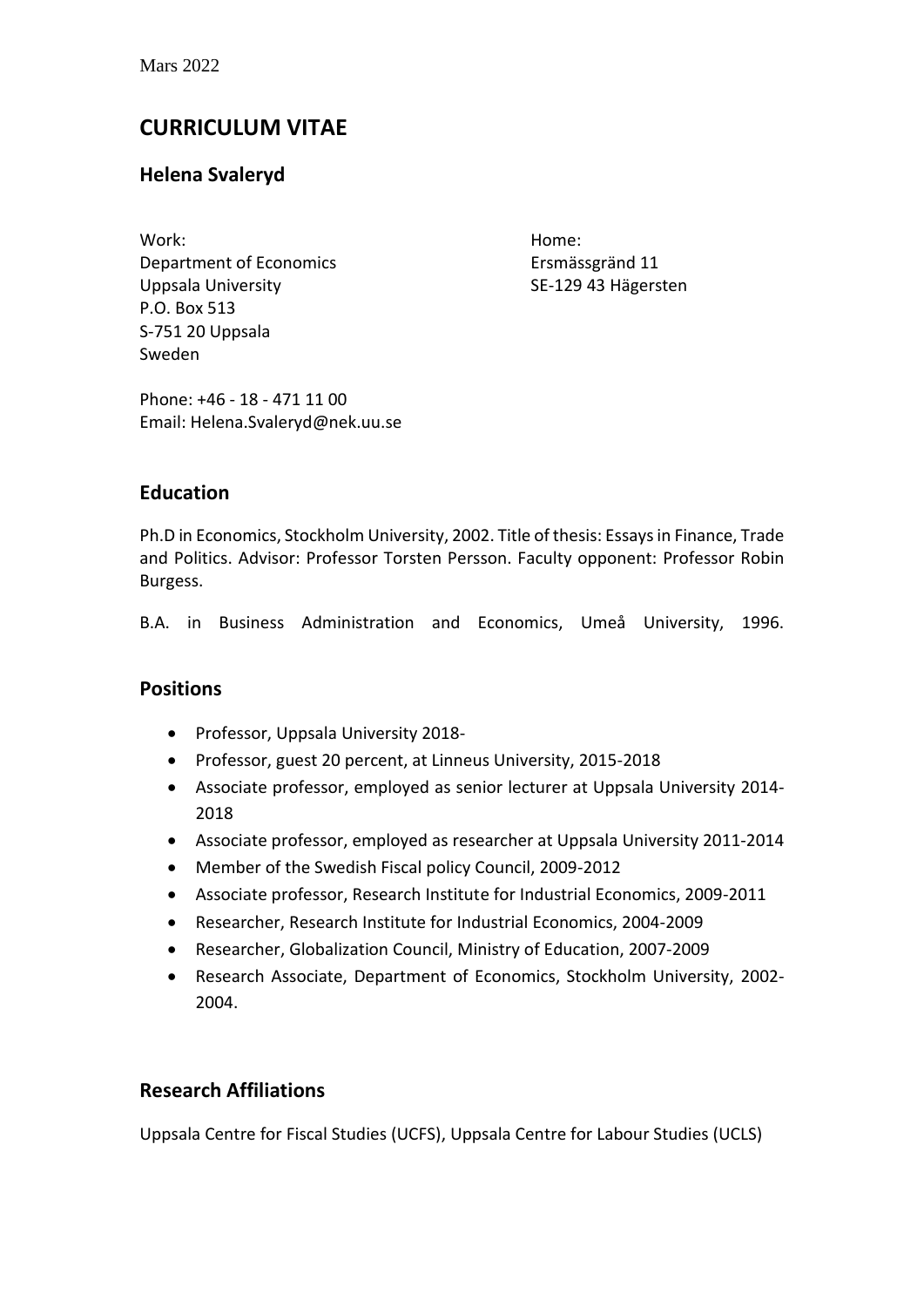### **Articles in Peer-reviewed Journals**

"The effects of school closures on SARS-CoV-2 among parents and teachers" (with Edvin Hertegård och Jonas Vlachos), *Proceedings of the National Academy of Science of the United States of America* 118(9), 202[1 https://doi.org/10.1073/pnas.2020834118](https://doi.org/10.1073/pnas.2020834118)

"Consequences of parental job loss on the family environment and on human capital formation. Evidence from workplace closures", (with Eva Mörk and Anna Sjögren) *Labour Economics* 67, December, 2020 https://doi.org/10.1016/j.labeco.2020.101911

"Self-employment and the Local Business Cycle", *Small Business Economics* 44(1): 55- 70, 2015

"Parental Unemployment and Child Health", (with Eva Mörk and Anna Sjögren) *CESifo Economic Studies* 60(2): 338-365, 2014

"Competition, Takeovers and Gender Discrimination"(with Fredrik Heyman and Jonas Vlachos) *Industrial & Labor Relations Review* 66(2): 409-432*,* 2013

"Childcare Costs and the Demand for Children - Evidence from a Nationwide Reform" (with Eva Mörk and Anna Sjögren) *Journal of Population Economics* 26: 33-65, 2013.

"Women's Representation and Public Spending", *European Journal of Political Economy* 25(2): 186-198, 2009.

"Political Rents in a Non-Corrupt Democracy" (with Jonas Vlachos), *Journal of Public Economics* 93: 355-372, 2009.

"Do Entrenched CEOs pay Their Workers More? (with Henrik Cronqvist, Fredrik Heyman, Mattias Nilsson and Jonas Vlachos), *Journal of Finance* 64: 309-339, 2009.

"Asymmetric Effects of Corruption on FDI. Evidence from Swedish Multinational Firms" (with Katariina Hakkala and Pehr-Johan Norbäck) *Review of Economics and Statistics* 90(4): 627–642, 2008.

"Financial Markets, the Pattern of Specialization and Comparative advantage. Evidence from OECD Countries" (with Jonas Vlachos), *European Economic Review* 49:1, 113-144, 2005.

"Markets for Risk and Openness to Trade: How are they Related?" (with Jonas Vlachos). *Journal of International Economics* 57(2): 369-395, 2002.

### **Working Papers**

"The impact of the COVID-19 school closure on adolescents' use of mental healthcare services in Sweden" with (Evelina Björkegren and Jonas Vlachos), MEDRXIV/2021/267684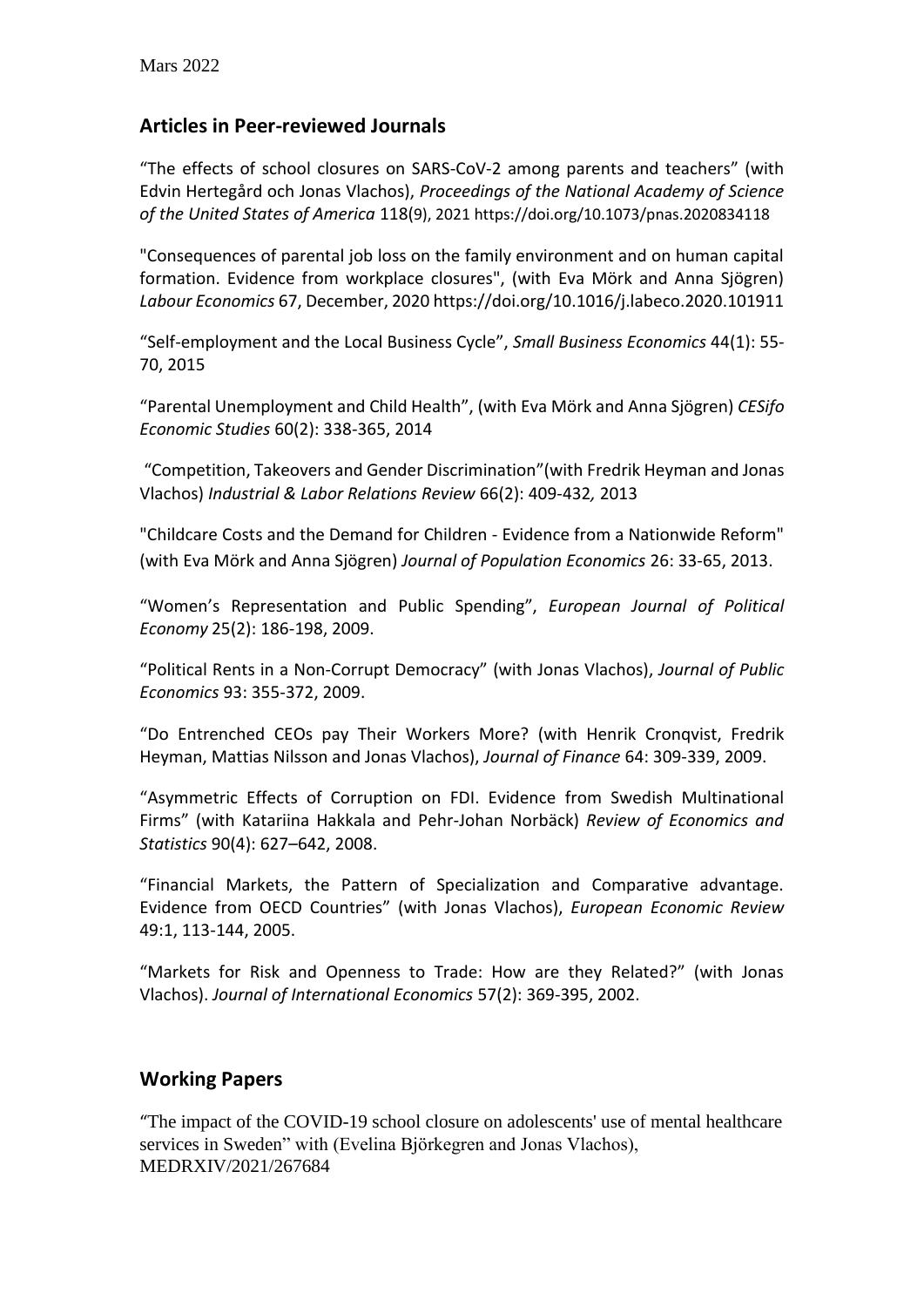"Childcare – A safety net for children?" with Aino-Maija Aalto, Eva Mörk and Anna Sjögren, Uppsala University, Department of Economics WP 2018:11

"Birth Order and Child Health" with Evelina Lundberg, Uppsala University, Department of Economics WP 2017:3

"Sober mom, healthy baby? Effects of brief alcohol interventions in Swedish maternity care" with Erik Grönqvist, Anna Norén and Anna Sjögren, IFAU WP 2016:16

### **Work in Progress**

"Sick of School? The consequences of a Grade Reform in Sweden" with Anna Sjögren

"Auditing Mothers: The effect of targeted alcohol prevention on birth weight" with Erik Grönqvist, Anna Norén and Anna Sjögren

### **Book Chapters**

COVID-19 and School Closures (with Jonas Vlachos). In: Zimmermann K.F. (eds) Handbook of Labor, Human Resources and Population Economics. Springer, Cham, 2022. https://doi.org/10.1007/978-3-319-57365-6\_318-1

Finansiell integration för tillväxt och stabilitet (with Jonas Vlachos) in *EU och den globala krisen, Europaperspektiv* 2010 red Oxelheim, Pehrson och Persson, 2010

"Kollektivt Beslutsfattande" (with Jesper Roine) in *Tillämpad mikroekonomi* (in English "Collective Choice" in *Applied Microeconomics*) eds. Dufwenberg, M., Isacson, M. and Lundholm, M., Studentlitteratur, 2000. Second edition, eds Häckner, Jacobsson och Muren, Studentlitteratur 2009

### **Reports**

Skolresultat och psykisk ohälsa bland elever (with Jonas Vlachos). Underlagsrapport till Coronakommissionen, 2021.

Hellre rik och frisk. Familjebakgrund och barns hälsa, (with Eva Mörk and Anna Sjögren) SNS report, 2014.

Svensk Finanspolitik 2010, 2011 and 2012, reports from the Swedish Fiscal Policy Council.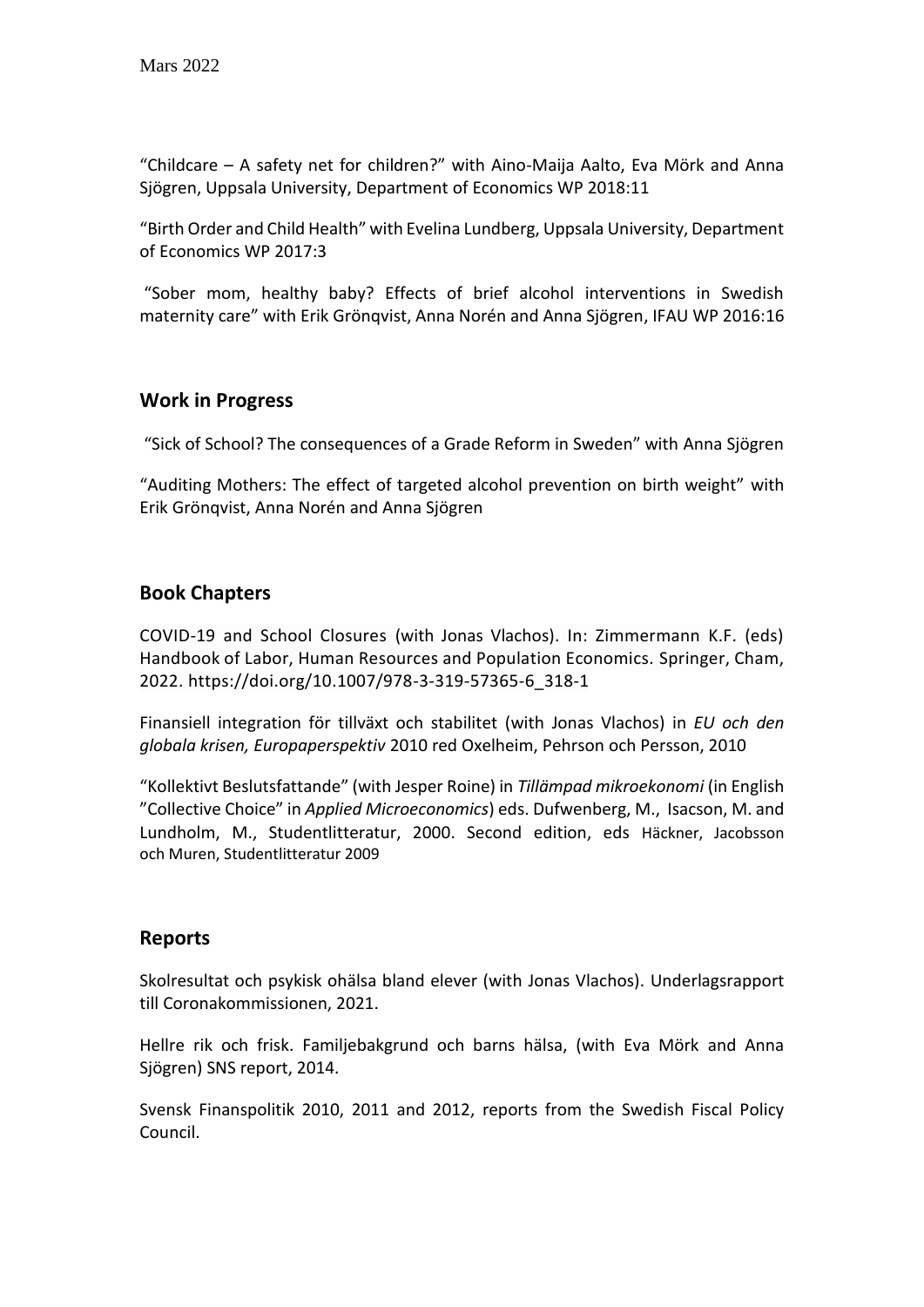Livets lotteri och vårt ansvar för de utsatta barnen (with Anna Sjögren) i *Se de tidiga tecknen – forskare reflekterar över sju berättelser från förskola och skola* SOU 2010:64*.*

Nitlott i barndomen – familjebakgrund, hälsa, utbildning och socialbidragstagande bland unga vuxna" IFN Policy paper no 38, 2011.

Utvecklingskraft och omställningsförmåga. En globaliserad svensk ekonomi (with Brauerhjelm and von Greiff). Final report from the Globalization council secretariat, 2009.

Löneskillnader mellan kommuner (with Allan Gustafsson, MAPSEC) expert report for *Deluppföljning av den kommunalekonomiska utjämningen*, SOU 2006:84.

### **Non- Academic Articles in Swedish**

Ojämlikhet i hälsa under uppväxten (with Eva Mörk och Anna Sjögren), *Ekonomisk Debatt* 48:4, 2020

Är det bättre att vara storasyskon? (with Evelina Björkegren, Erik Grönqvist and Björn Öckert), *Ekonomisk Debatt* 46:5, 2018

Bör ränteavdragen begränsas och i så fall varför och hur mycket?, ledare *Ekonomisk Debatt* 44(3), 2016

Fördubblad risk dö i förtid för ekonomiskt utsatta barn (with Eva Mörk och Anna Sjögren), *DN debatt, Dagens nyheter* 2014-10-03.

Utmaningen att kommunicera komplexa samband – exemplet restaurangmomsen, ledare *Ekonomisk Debatt* 41(5), 2013

Det stora marknadsmisslyckandet [Om familjebakgrundens betydelse för barns hälsa](http://www.vr.se/huvudmeny/tvarsnittnr342011/essadetstoramarknadsmisslyckandetomfamiljebakgrundensbetydelseforbarnshalsa.4.3a36c20d133af0c12958000422.html) (with Anna Sjögren), *Tvärsnitt* nr 3-4, 2011

Hur stor är risken för bestående hög arbetslöshet? (with Laura Hartman) *Ekonomisk* 

*Debatt* 38:6, 2010

Pensionärer beskattas inte hårdare än löntagare (with Daniel Waldenström) *DN debatt, Dagens nyheter* 2010-08-18

Reform bör flytta banknotan från skattebetalarna (with Jonas Vlachos), *Dagens Industri* 2009-12-01

Bonustak hjälper inte, *Dagens Industri* 2009-09-22.

Inkompetens ska kunna leda till uppsägning (with Pontus Braunerhjelm and Camilo von Greiff), *Dagens Nyheter* 2009-05-16.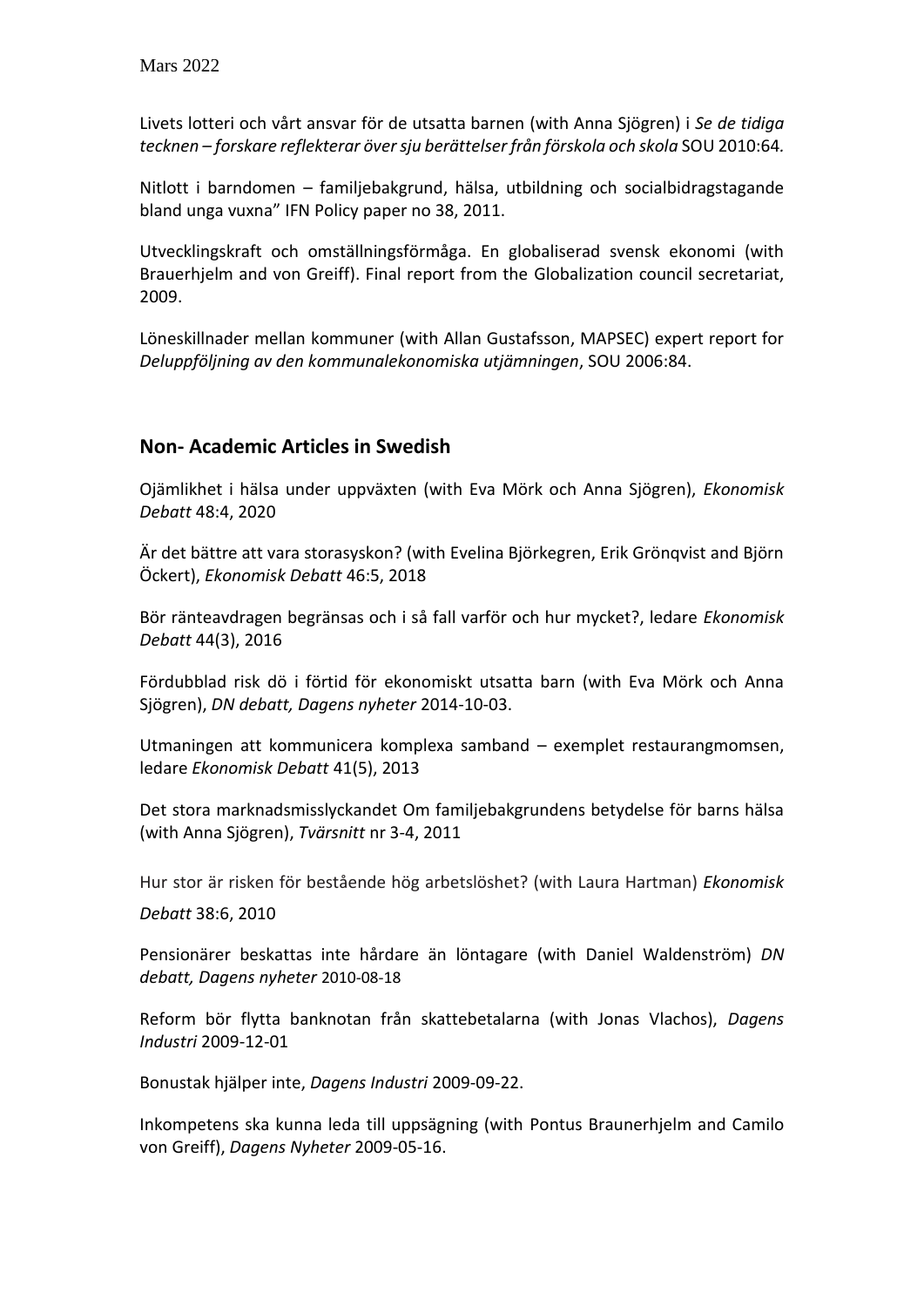Hur ska Sverige möta globaliseringen (with Pontus Braunerhjelm and Camilo von Greiff), *Ekonomisk Debatt* 37(5):20-32, 2009

"[Effekter av barnomsorgsavgifter på barnafödandet](http://www.ifn.se/BinaryLoader.axd?OwnerID=0adf1f82-fbf7-4378-8cc6-3feba2f43883&OwnerType=0&PropertyName=File1&FileName=Reprint776.pdf)" (with Eva Mörk and Anna Sjögren), *Ekonomisk Debatt* 37:2, 2009

### **Scholarships, Grants and Awards**

"COVID-19: Who gests vaccinated and who gets sick? The role of personality, network, and institutions, The Swedish Research Council SEK 4 356 000, main applicant, 2022- 2025.

"Market reforms, school segregation and teachers' work environment", The Swedish Research Council SEK 3 906 000 (main applicant Jonas Vlachos), 2021-2023

"The socioeconomic gradient in child health through childhood and across time", Riksbankens Jubileumsfond SEK 3815000, main applicant, 2016-2019.

"Family background, mental illness and human capital development" The Swedish Research Council SEK 4500000 (main applicant Anna Sjögren), 2016-2019

"Growing up in the welfare state: Health and inequality among children and youth in Sweden", The Swedish Research Council SEK 4800000 (main applicant), 2012-2014

"Minimilöner och eget företagande bland invandrare", Institutet för arbetsmarknadsutvärdering (IFAU) (main applicant), SEK 320000, 2010

"Att förvalta andras intressen: ansvarsutkrävande och styrning i politik och näringsliv", The Swedish Research Council SEK 2700000 (main applicant Jonas Vlachos), 2007- 2010

"Att förvalta andras intressen: ansvarsutkrävande och styrning i politik och näringsliv" Hedelius, Wallander och Browaldhs stiftelse SEK 1166000 (main applicant Jonas Vlachos), 2007-2010

"Child care and long run labor supply", Riksbankens Jubileumsfond; SEK 2710000, with (main applicant Anna Sjögren). 2006-2008

Funding for the conference Family Children and Work (with Eva Mörk and Anna Sjögren) SEK 180000 från Hedelius, Wallander och Browaldhs stiftelse.

Wallander stipend for promising younger reseracher, 2003-2006

Söderström Scholarship Fund, 2002

Alhströmer and Terserus foundation 1999-2001

Siamon Foundation's Travel Scholarship, 2001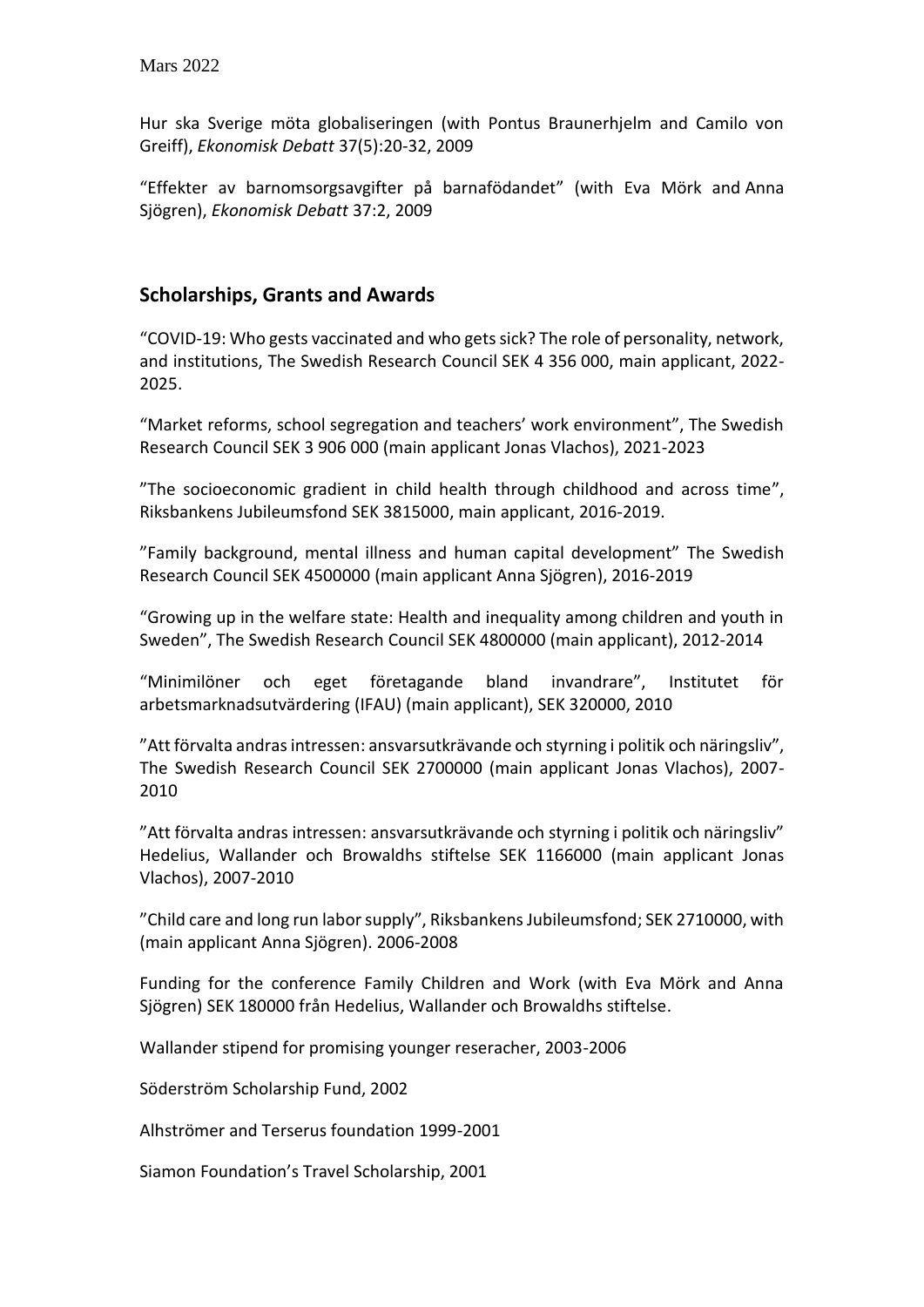# **Current teaching**

• Lecturer in public economics, undergraduate level (C-level), Uppsala University, 2012 -2022

### *Advisor PhD student*

- Evelina Lundberg. Thesis title: "Family, Neighborhoods, and Health: Conditions for the Development of Human Capabilities", 2017. Main advisor
- Jakob Lundberg. Thesis title: "Essays on Income Taxation and Wealth Inequality", 2017. Co-advisor.
- Aino-Maija Aalto, Thesis title: "Incentives and Inequalities in Family and Working Life", 2018. Main Advisor
- Edvin Hertegård, 2018- ongoing. Co-advisor

### **Studies in Educational Pedagogy**

- Academic Teacher Training course, 7,5 points, Uppsala University, 2013
- Academic Teacher Training course, supervising of students, Uppsala University, 2014

### **Scientific distinctions**

Best paper award, Financial Management Association (European meeting), 2006

### **Refereeing**

*Canadian Journal of Economics; Economica; Economics of Governance*; *Economic Journal; European Journal of Political Economy*; *Journal Comparative Economics; Journal of Development Economics; Journal of Economic Surveys; Journal of Public Economics; Labour Economics; Plos One; Public Choice; Public Health; Quarterly Journal of Economics, Regional Science and Urban Economics; Review of Economics and Statistics*; *Scandinavian Journal of Economics; Scandinavian Journal of Public Health; World Development*

### **Opponents and grading committee member**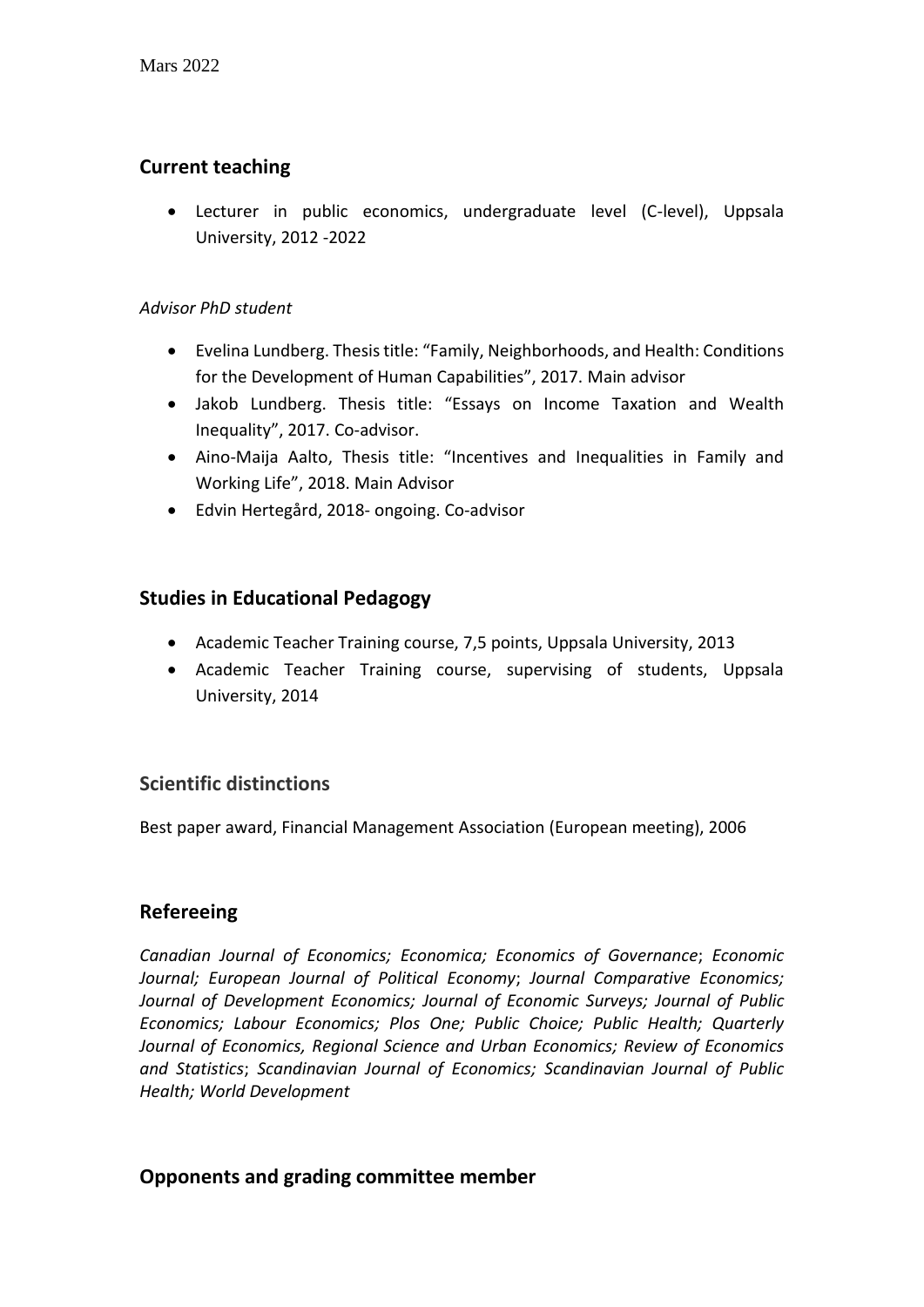### Mars 2022

#### *Faculty opponent for PhD*

- Sara Fogelberg, Stockholm University, 2015
- Morten Visby Krægpøth, Aarhus University, 2016
- Charlotta Boström, Stockholm University, 2019

#### *Final seminar opponent*

- Hanna Åberg, Uppsala University, 2005
- Jaewon Kim, Stockholm University, 2010.

### *Grading committee for PhD*:

Lena Hensvik, Department of Economics, Uppsala University, 2011; Andreas Mueller, IIES, Stockholm University 2011; Eva Ranehill, Stockholm School of Economics, 2011; Martin Olsson, Department of Economics, Stockholm University, 2012; Ulrika Vikman, Department of Economics, Uppsala University, 2013; Jens Dietrichson, Department of Economics, Lund university, 2013; Pamela Campa, IIES, Stockholm University, 2013; Arizo Karimi, Department of Economics, Uppsala University, 2014; Linnea Wickström Östervall, Department of Economics, Stockholm University, 2014; Xingwu Zhou, Department of Statistics, Uppsala University, 2014; Gabriella Chirico Willstedt, Department of Economics, Uppsala University, 2016; Johannes Hagen, Department of Economics, Uppsala University, 2016; Audinga Baltrunaite, IIES, Stockholm University, 2016; Ylva Moberg, Department of Economics, Uppsala University, 2017; Jon Frank, Department of Economics, Uppsala University, 2017; Hanna Muhlrad, Department of Economics Gothenburg University, 2018; Darrel Robinson, Department of Government, Uppsala University, 2019; Clara Fernström, Stockholm School of Economics, 2020; Tamara Thornquist, Stockholm University, 2020; Anna Thoresson, Uppsala University, 2021; Olle Hammar, Uppsala University, 2021; Kerstin Westergren, Uppsala University, 2021.

### **Post-doc**

London School of Economics (STICERD) spring 2006

### **Adviser/ Member of external boards and committees**

- Finansministerns ekonomiska råd 2022 ongoing
- Insynsråd Sieps 2021- ongoing
- Board member Diabetescentrum 2021-ongoing
- Stadskontorets vetenskapliga råd 2019-ongoing
- Member of steering Committee U-CARE 2018-09-26-ongoing
- Member of steering Committee HEFUU 2018-ongoing